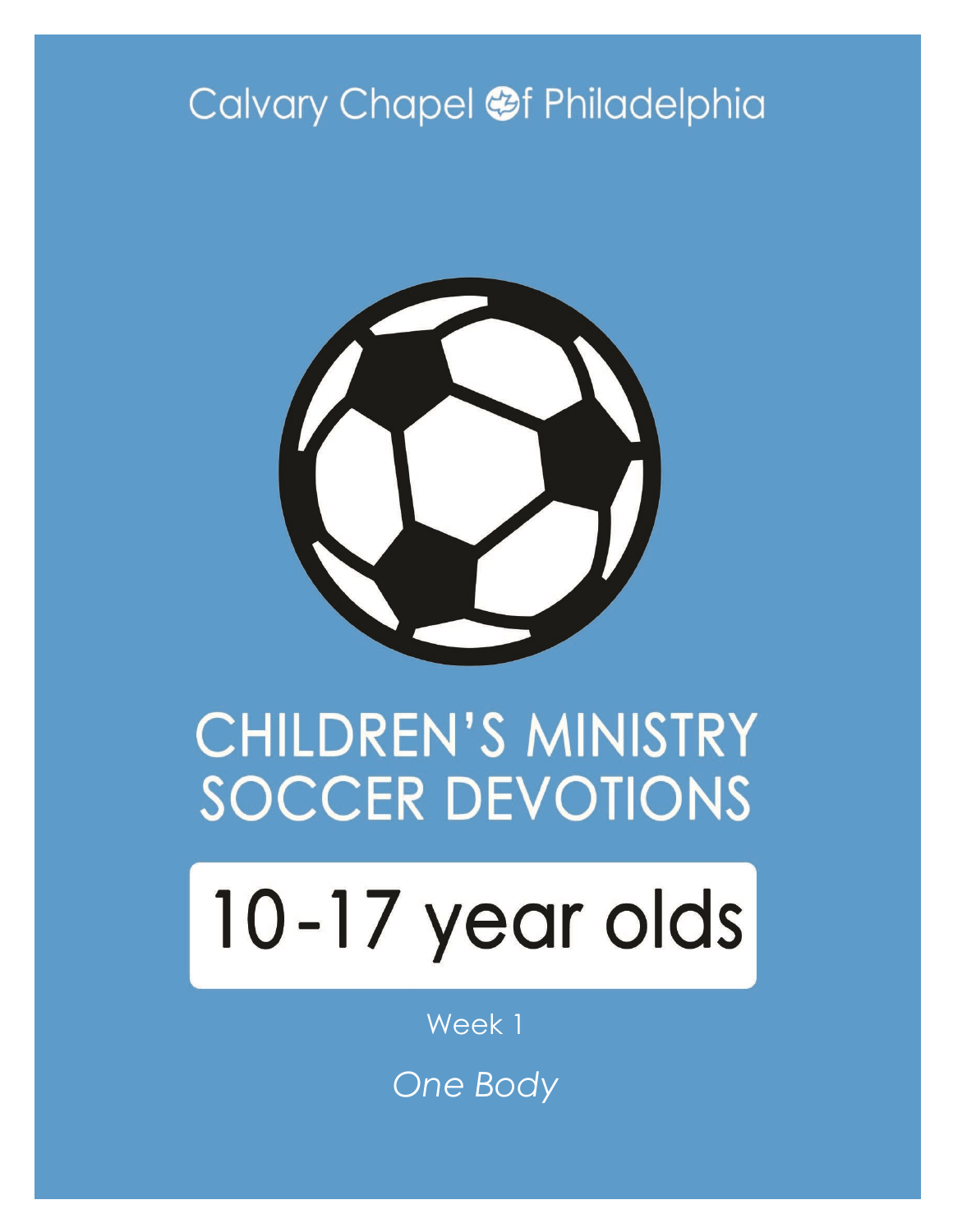## One Body

The objective is the goal or main teaching point of this week's study. If you convey one thing to your players, make it this.

Read this passage aloud to the kids, as it will be the focus of this week's study. Each week's memory verse will be in bold.

Our lessons for our older age groups are designed to be more discussion-based. This section is for the coach to read ahead of time so that he/she understands the goal of the discussion and is able to direct the conversation.

**Objective This study will teach the kids how different Christians make up the Body of Christ the way different body parts form one body and why that matters.**

#### **Scripture Passage:**

"For as the body is one and has many members, but all the members of that one body, being many, are one body, so also is Christ."

1 Corinthians 12:12

#### **Coaches Guide**

The Church is often referred to as the Body of Christ. That analogy comes from 1 Corinthians 12. Our memory verse explains that just as a body is made up of many different parts that are all designed differently to do unique jobs, and all those parts come together to form one body, so the Church (which is not just the building, but the word the Bible uses for all believers throughout the world) is made up of many different people, but we all come together to form one Body of Christ. This season, we are going to look at what it means to be part of that Body and how it affects the way we live, think, speak, and act.

Our team is also like a body. It's made up of many different players with different skills, personalities, and appearances. Some players play offense, and others play defense, midfield, or goalie, but together we make one team. As we learn what it means to be a part of the Body of Christ, we will see that being part of this team is like a smaller version of that Body.

Each part of the body is uniquely designed for a specific purpose. God created your nose to smell, not to see or touch, yet no other part of the body can do what the nose does. The same way, we all have different gifts, talents, and personalities which God gave us to serve a specific role in the Church. Just as our bodies work best when each part does its job to help the rest of body, not just itself, the Body of Christ (and our team) will be their best when each of us tries to love, help, and bless one another, rather than just doing what makes us feel good or happy.